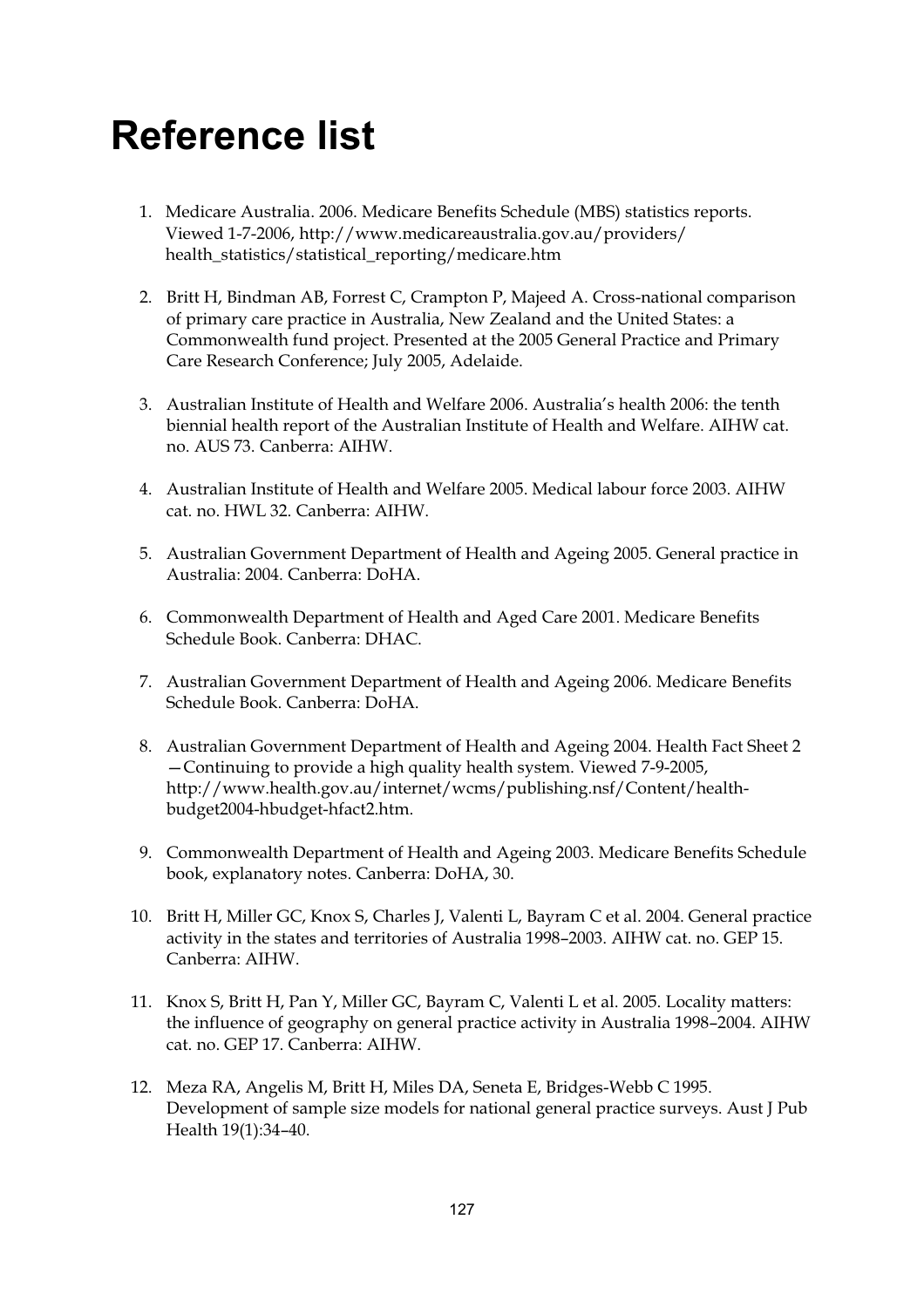- 13. Robertson J, Fryer JL, O'Connell DL, Smith AJ, Henry DA 2002. Limitations of Health Insurance Commission (HIC) data for deriving prescribing indicators. Med J Aust 176(9):149–424.
- 14. Wilkinson D, McElroy H, Beilby J, Mott K, Price K, Morey S et al. 2002. Characteristics of general practitioners that provided health assessments, care plans or case conferences, as part of the enhanced primary care program. Aust Health Rev 25(6):137–44.
- 15. Britt H, Miller GC, McGeechan K, Sayer GP 1999. Pathology ordering by general practitioners in Australia 1998. AIHW cat. no. GEP 4. Canberra: Department of Health and Aged Care. Viewed 30-10-2000, http://www.health.gov.au:80/haf/docs/pathorder.htm.
- 16. Britt H, Knox S, Miller GC 2003. Changes in pathology ordering by general practitioners in Australia 1998–2001. AIHW cat. no. GEP 13. Canberra: AIHW.
- 17. Britt H, Miller GC, Knox S 2001. Imaging orders by general practitioners in Australia 1999–00. AIHW cat. no. GEP 7. Canberra: AIHW.
- 18. Donner A, Birkett N, Buck C 1981. Randomization by cluster. Sample size requirements and analysis. Am J Epidemiol 114(6):906–14.
- 19. Kerry SM, Bland JM 1998. Sample size in cluster randomisation. BMJ 316(7130):549.
- 20. Slymen DJ, Hovell MF 1997. Cluster versus individual randomization in adolescent tobacco and alcohol studies: illustrations for design decisions. Int J Epidemiol 26(4):765–71.
- 21. Cosby RH, Howard M, Kaczorowski J, Willan AR, Sellors JW 2003. Randomizing patients by family practice: sample size estimation, intracluster correlation and data analysis. Fam Pract 20(1):77–82.
- 22. Family Medicine Research Centre 2006. ICPC-2 PLUS: origins and current uses. Viewed 24-10-2006, http://www.fmrc.org.au/icpc2plus/origins.htm
- 23. Classification Committee of the World Organization of Family Doctors (WICC) 1998. ICPC-2: International Classification of Primary Care, 2nd edn. Oxford: Oxford University Press.
- 24. SNOMED International 2006. SNOMED CT. Viewed 24-10-2006, http://www.snomed.org/snomedct/index.html.
- 25. Crombie DL 1990. The problem of variability in general practitioner activities. Yearbook of research and development. London: Her Majesty's Stationary Office,  $21 - 4$
- 26. Henderson J, Britt H, Miller G 2006. Extent and utilisation of computerisation in Australian general practice. Med J Aust 185(2):84–7.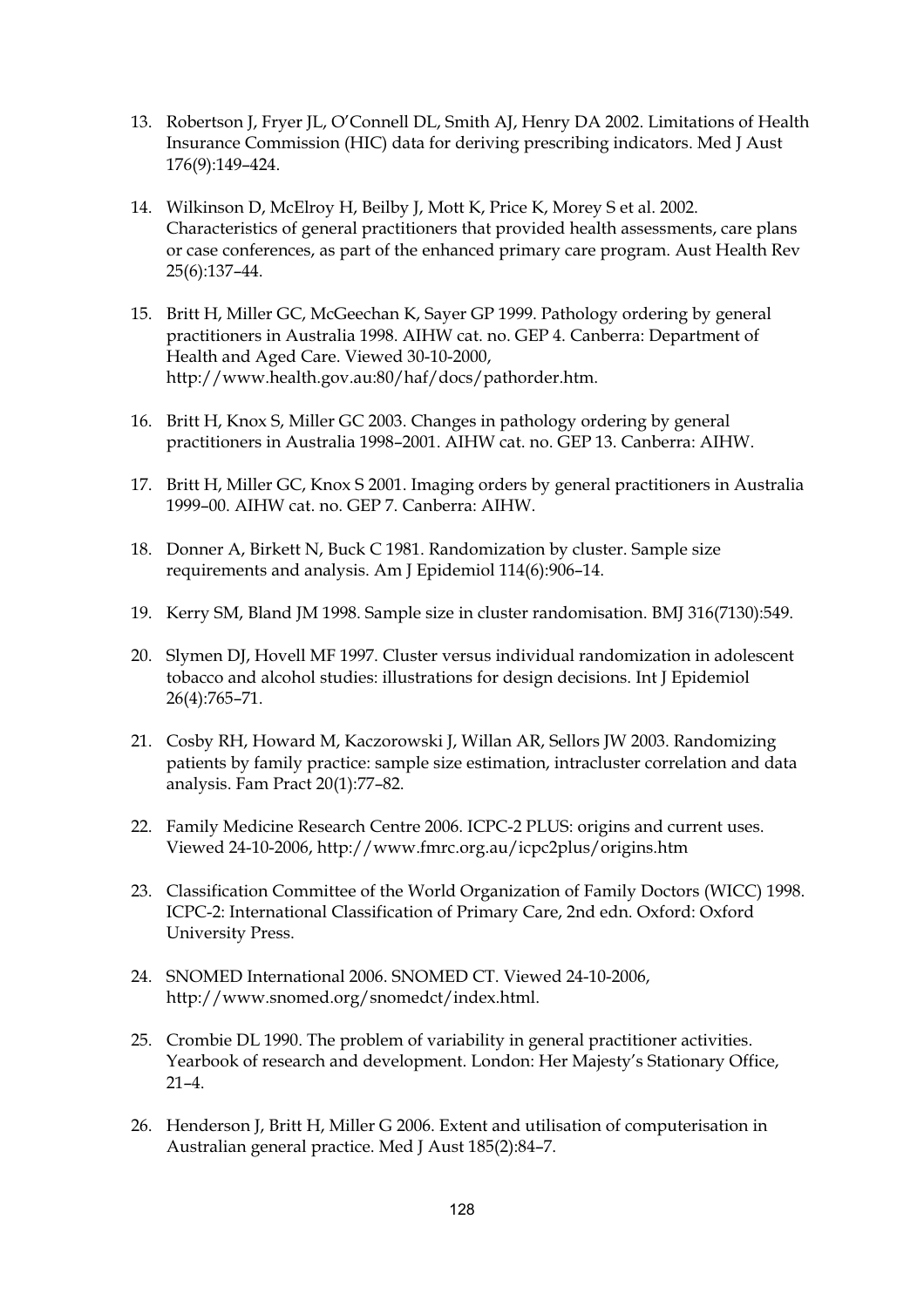- 27. Britt H, Miller GC, Valenti L, Charles J 2003. Computer BEACH: a general practice computerised active data collection validation study. Viewed 24-10-2006, http://www.fmrc.org.au/research\_old.htm.
- 28. McWhinney IR 1986. Are we on the brink of a major transformation of clinical method? Can Med Assoc J 135:873-8.
- 29. O'Halloran J, Miller GC, Britt H 2004. Defining chronic conditions for primary care with ICPC-2. Fam Pract 21(4):381–6.
- 30. World Health Organization Collaborating Centre for Drug Statistics Methodology (WHO) 1997. Anatomical Therapeutic Chemical (ATC) classification index with Defined Daily Doses (DDDs). January 1998 ed. Oslo: WHO.
- 31. Health Insurance Commission. 2000. 1999/2000 Annual report financial year statistics. Canberra: HIC.
- 32. Mathers C, Vos T, Stevenson C 1999. The burden of disease and injury in Australia. AIHW cat. no. PHE 17. Canberra: AIHW.
- 33. Dunstan D, Zimmet P, Welborn T, Sicree R, Armstrong T, Atkins R et al. 2001. Diabesity and associated disorders in Australia 2000: the accelerating epidemic. Melbourne: International Diabetes Institute.
- 34. World Health Organization 2006. Global database on body mass index. Viewed 9-8-2006, http://www.who.int/bmi/index.jsp?introPage=intro\_3.html.
- 35. Britt H, Miller GC, Knox S, Charles J, Valenti L, Henderson J et al. 2002. General practice activity in Australia 2001–02. AIHW cat. no. GEP 10. Canberra: AIHW.
- 36. Australian Bureau of Statistics 2002. National Health Survey: summary of results, Australia, 2001. Canberra: ABS.
- 37. Ridolfo B, Stevenson C 2001. The quantification of drug-caused mortality and morbidity in Australia, 1998. AIHW cat. no. PHE 29. Canberra: AIHW, Drug Statistics Series.
- 38. Australian Institute of Health and Welfare 2002. 2001 National Drug Strategy Household Survey: first results. AIHW cat. no. PHE 35. Canberra: AIHW, Drug Statistics Series.
- 39. National Health and Medical Research Council 2001. Australian alcohol guidelines: health risks and benefits. Canberra: NHMRC.
- 40. Charles J, Britt H, Valenti L 2004. The evolution of the general practice workforce in Australia, 1991–2003. Med J Aust 181(2):85–90.
- 41. Britt H, Miller G, Knox S, Charles J, Pan Y, Henderson J et al. 2005. General practice activity in Australia 2004–05. Canberra: AIHW.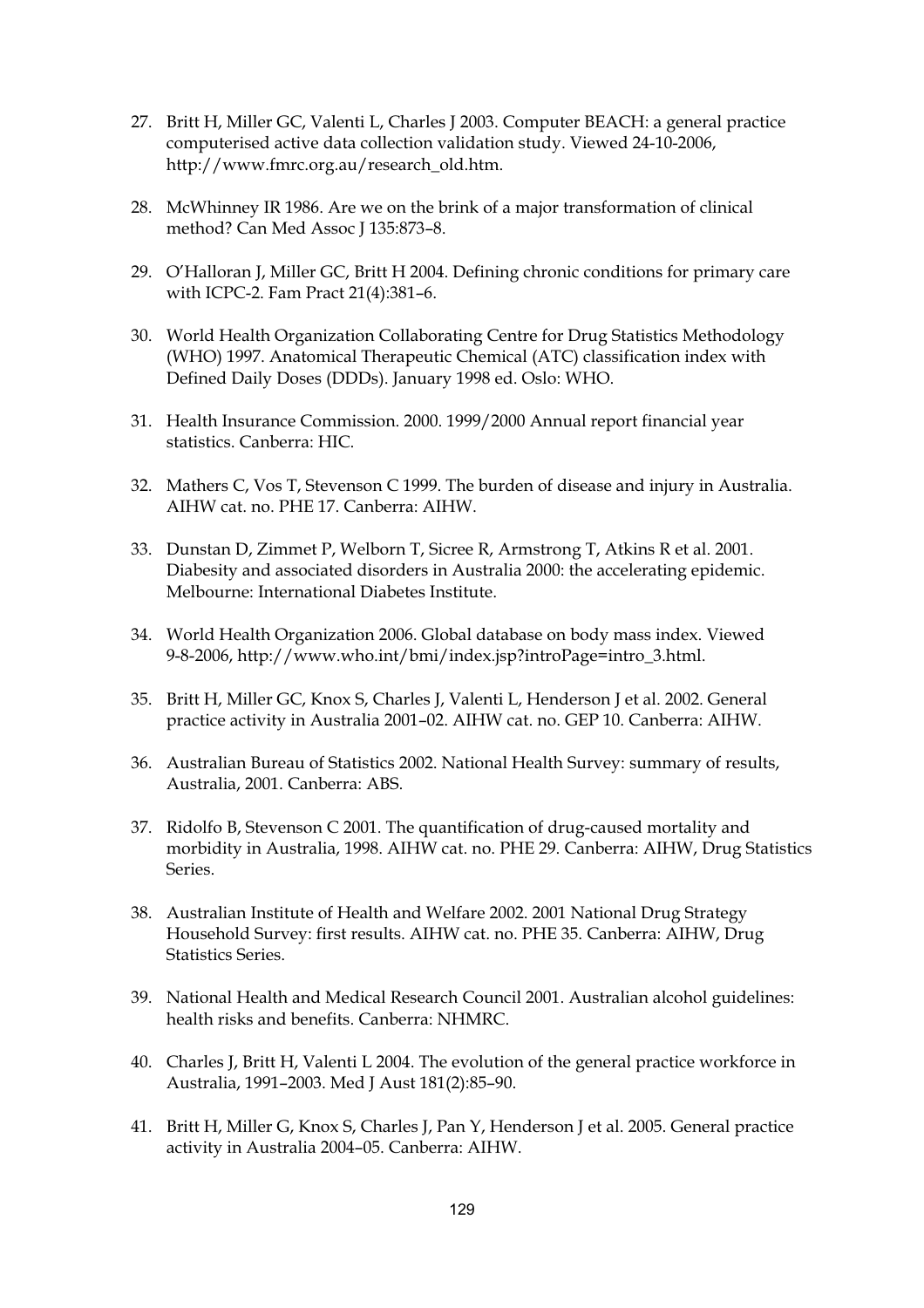- 42. Joint Advisory Group (JAG) on General Practice and Population Health 2001. Smoking, Nutrition, Alcohol, Physical Activity (SNAP) framework for general practice. Viewed 7-9-2005, http://www.health.gov.au/internet/wcms/publishing.nsf/Content/healthpubhlth-about-gp-snap-cnt.htm/\$FILE/snap.pdf.
- 43. Britt H, Bhasale A, Miles DA, Meza A, Sayer GP, Angelis M 1996. The sex of the general practitioner. A comparison of characteristics, patients, and medical conditions managed. Med Care 34(5):403–15.
- 44. Britt H, Valenti L, Miller G 2002. Time for care. Length of general practice consultations in Australia. Aust Fam Physician 31(9):876–80.
- 45. Britt HC, Valenti L, Miller GC 2005. Determinants of consultation length in Australian general practice. Med J Aust 183(2):68–71.
- 46. Australian Medical Workforce Advisory Committee 2005. The general practice workforce in Australia: supply and requirements to 2013, 2nd edn. AMWAC Report 2005. Sydney.
- 47. Australian Government Department of Health and Ageing 2006. General practitioner types and place of qualification. Viewed 24-10-2006, http://www.health.gov.au/internet/wcms/publishing.nsf/Content/health-pcdstatistics-gpquals.htm.
- 48. Britt H, Miller GC, Knox S, Charles J, Valenti L, Henderson J et al. 2003. General practice activity in Australia 2002–03. AIHW cat. no. GEP 14. Canberra: AIHW.
- 49. Charles J, Pan Y, Britt H 2004. Trends in childhood illness and treatment in Australian general practice, 1971–2001. Med J Aust 180(5):216–19.
- 50. Britt H, Miller GC, Knox S, Charles J, Valenti L, Pan Y et al. 2004. General practice activity in Australia 2003–04. AIHW cat. no. GEP 16. Canberra: AIHW.
- 51. Rossouw JE, Anderson GL, Prentice RL, LaCroix AZ, Kooperberg C, Stefanick ML et al. 2002. Risks and benefits of estrogen plus progestin in healthy postmenopausal women: principal results from the Women's Health Initiative randomized controlled trial. JAMA 288(3):321–33.
- 52. Henderson J, Knox S, Pan Y, Britt H 2004. Changes in asthma management in Australian general practice. Primary Care Respiratory Journal 13(3):138–43.
- 53. Australian Government Department of Health and Ageing 2006. Pharmaceutical Benefits Safety Net Arrangements. Viewed 24-10-2006, http://www.health.gov.au/internet/wcms/publishing.nsf/Content/health-pbsgeneral-pbs-phbensna.htm.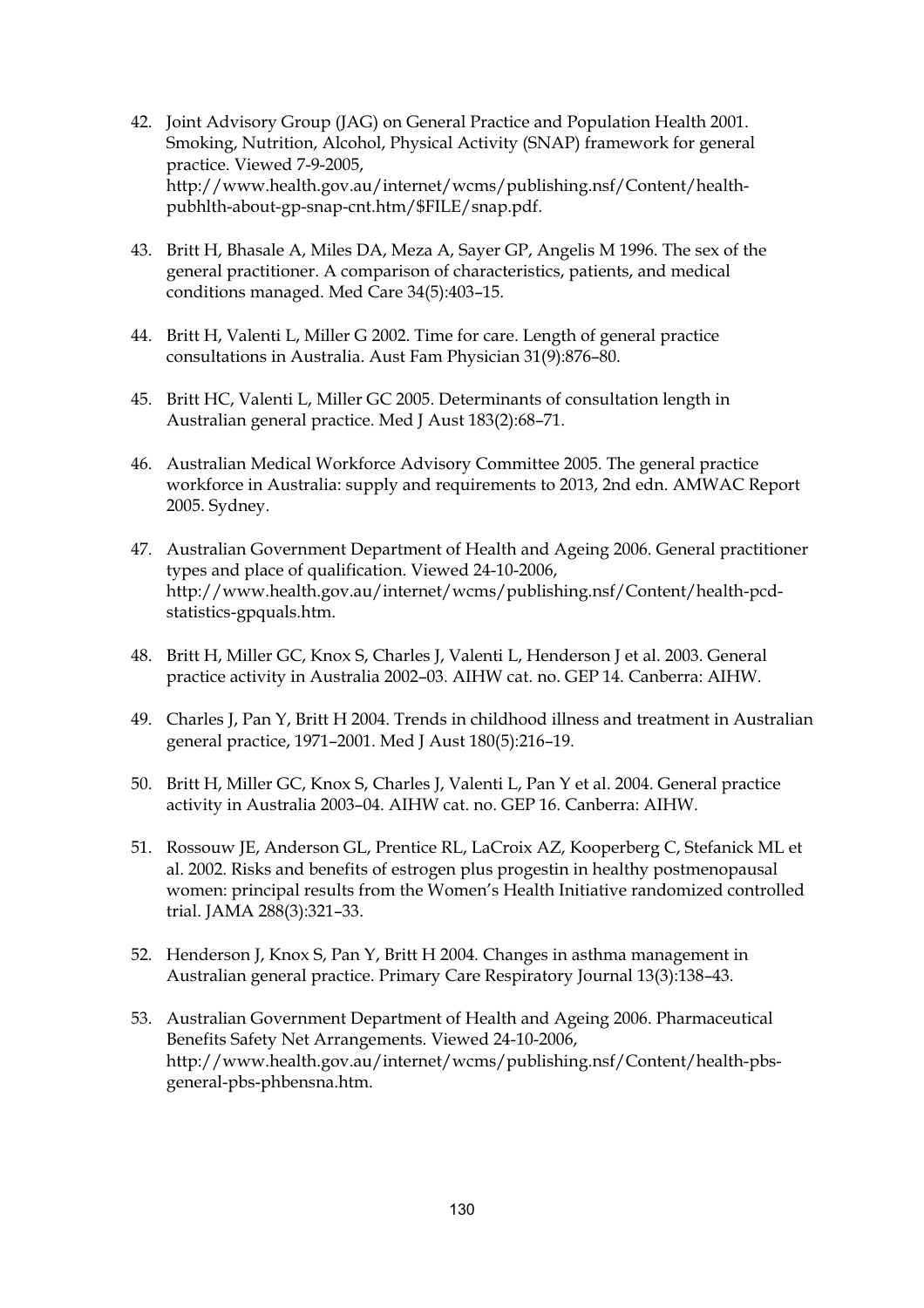- 54. National Asthma Council 2002. Combination therapy: its role in asthma management. Viewed 24-10-2006, http://www.nationalasthma.org.au/html/ management/other\_resources/combination\_therapy/index.asp.
- 55. Australian Government Department of Health and Ageing 2004. Medicare Benefits Schedule Book. Canberra: DoHA.
- 56. SAS Proprietary Software Release 9.1 2003. Cary: SAS Institute Inc.
- 57. Donner A, Klar N 2004. Pitfalls of and controversies in cluster randomization trials. Am J Public Health 94(3):416–22.
- 58. Kish L 1965. Survey sampling. New York: John Wiley & Sons.
- 59. SAS Proprietary Software Release 6.12 1996. Cary: SAS Institute Inc.
- 60. World Health Organization (WHO) 2004. Family of international classifications. Viewed 11-10-2004, http://www.who.int/classifications/en/WHOFICFamily.pdf.
- 61. Classifications and Terminologies Working Group 2002. Australian family of health and related classifications matrix. Viewed 24-10-2006, http://www.aihw.gov.au/committees/simc/nhimg/matrix/index.cfm.
- 62. Britt H 1997. A new coding tool for computerised clinical systems in primary care-ICPC plus [see comments]. Aust Fam Physician 26(Suppl 2):S79–S82.
- 63. Bridges-Webb C, Britt H, Miles DA, Neary S, Charles J, Traynor V 1992. Morbidity and treatment in general practice in Australia 1990–1991. Med J Aust 157(19 Oct Spec Sup):S1–S56.
- 64. Cole TJ, Bellizzi MC, Flegal KM, Dietz WH 2000. Establishing a standard definition for child overweight and obesity worldwide: international survey. BMJ 320(7244):1240–3.
- 65. Saunders JB, Aasland OG, Babor TF, de la Fuente JR, Grant M 1993. Development of the Alcohol Use Disorders Identification Test (AUDIT): WHO collaborative project on early detection of persons with harmful alcohol consumption—II. Addiction 88(6):791–804.
- 66. Centre for Drug and Alcohol Studies 1993. The alcohol use disorders identification test. Sydney: Royal Prince Alfred Hospital and the University of Sydney.
- 67. Driver B, Britt H, O'Toole B, Harris M, Bridges-Webb C, Neary S 1991. How representative are patients in general practice morbidity surveys? Fam Pract 8:261–8.
- 68. Britt H, Harris M, Driver B, Bridges-Webb C, O'Toole B, Neary S 1992. Reasons for encounter and diagnosed health problems: convergence between doctors and patients. Fam Pract 9:191–4.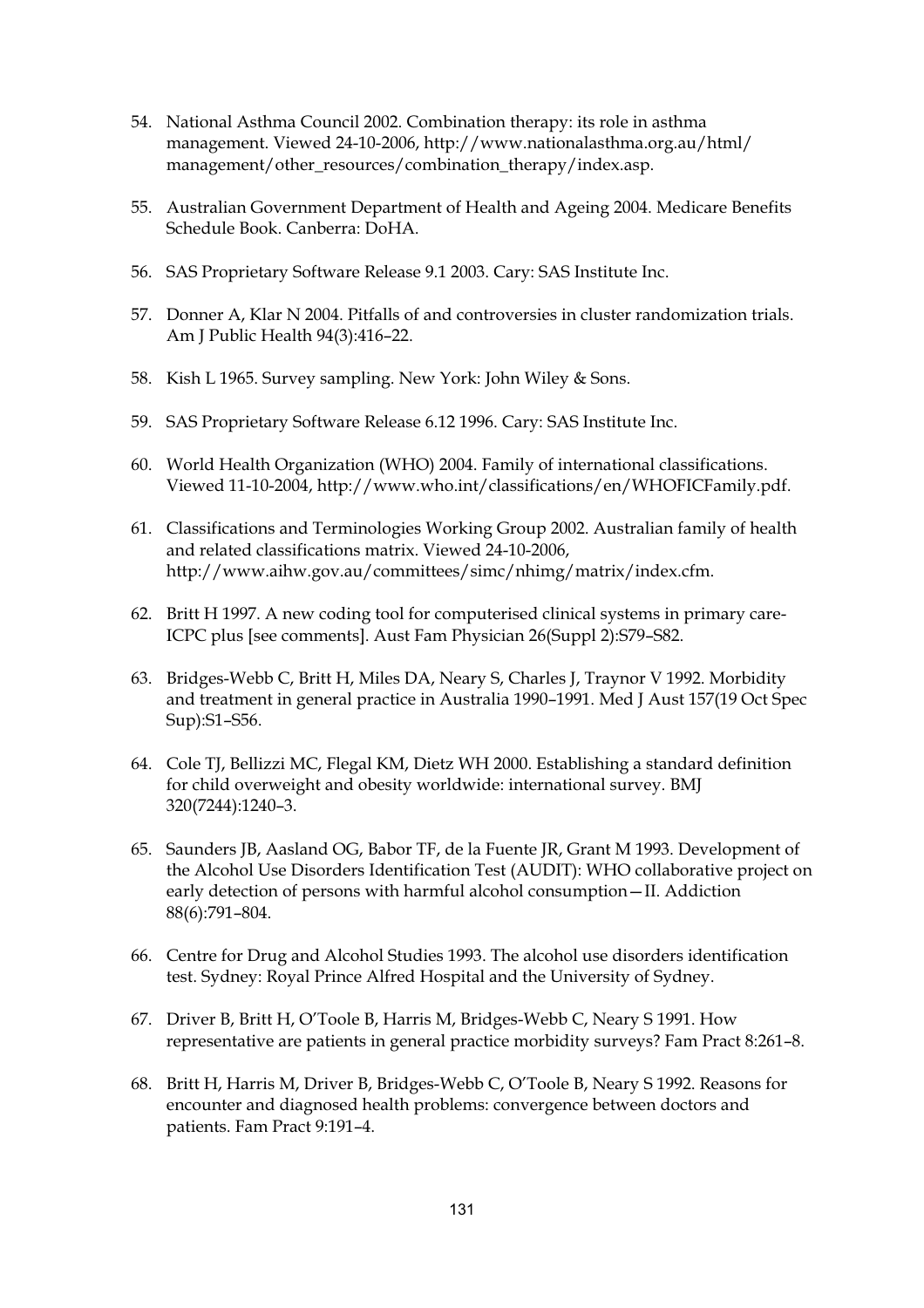- 69. Britt H 1998. Reliability of central coding of patient reasons for encounter in general practice, using the International Classification of Primary Care. Informatics (May):3–7.
- 70. Britt H 1997. A measure of the validity of the ICPC in the classification of reasons for encounter. Informatics (November):8–12.
- 71. Bentsen BG 1976. The accuracy of recording patient problems in family practice. J Med Educ 51:311–16.
- 72. Barsky AJ 1981. Hidden reasons why some patients visit doctors. Ann Intern Med 94(1):492–8.
- 73. Morrell D, Gage HG, Robinson NA 1971. Symptoms in general practice. J R Coll Gen Pract 21:32–43.
- 74. Anderson JE 1980. Reliability of morbidity data in family practice. J Fam Pract 10: 677–83.
- 75. Marsland DW, Wood M, Mayo F 1980. Content of family practice. New York: Appleton-Century-Crofts.
- 76. Bensing J 1983. The use of the RFE classification system in observation studies—some preliminary results. Presented at the the Tenth WONCA Conference on Family Medicine.
- 77. Howie JGR 1972. Diagnosis: the achilles heel? J R Coll Gen Pract 22:310–5.
- 78. Alderson M 1988. Morbidity and health statistics. 1 ed. Southampton: Stickton Press.
- 79. Knottnerus JA 1991. Medical decision making by general practitioners and specialists. Fam Pract 8:305.
- 80. Britt H, Meza RA, Del Mar C 1996. Methodology of morbidity and treatment data collection in general practice in Australia: a comparison of two methods. Fam Pract 13(5):462–7.
- 81. Gehlbach SH 1979. Comparing methods of data collection in an academic ambulatory practice. J Med Educ 54:730–2.
- 82. Britt H, Angelis M, Harris E 1998. The reliability and validity of doctor-recorded morbidity data in active data collection systems. Scand J Prim Health Care 16:50–5.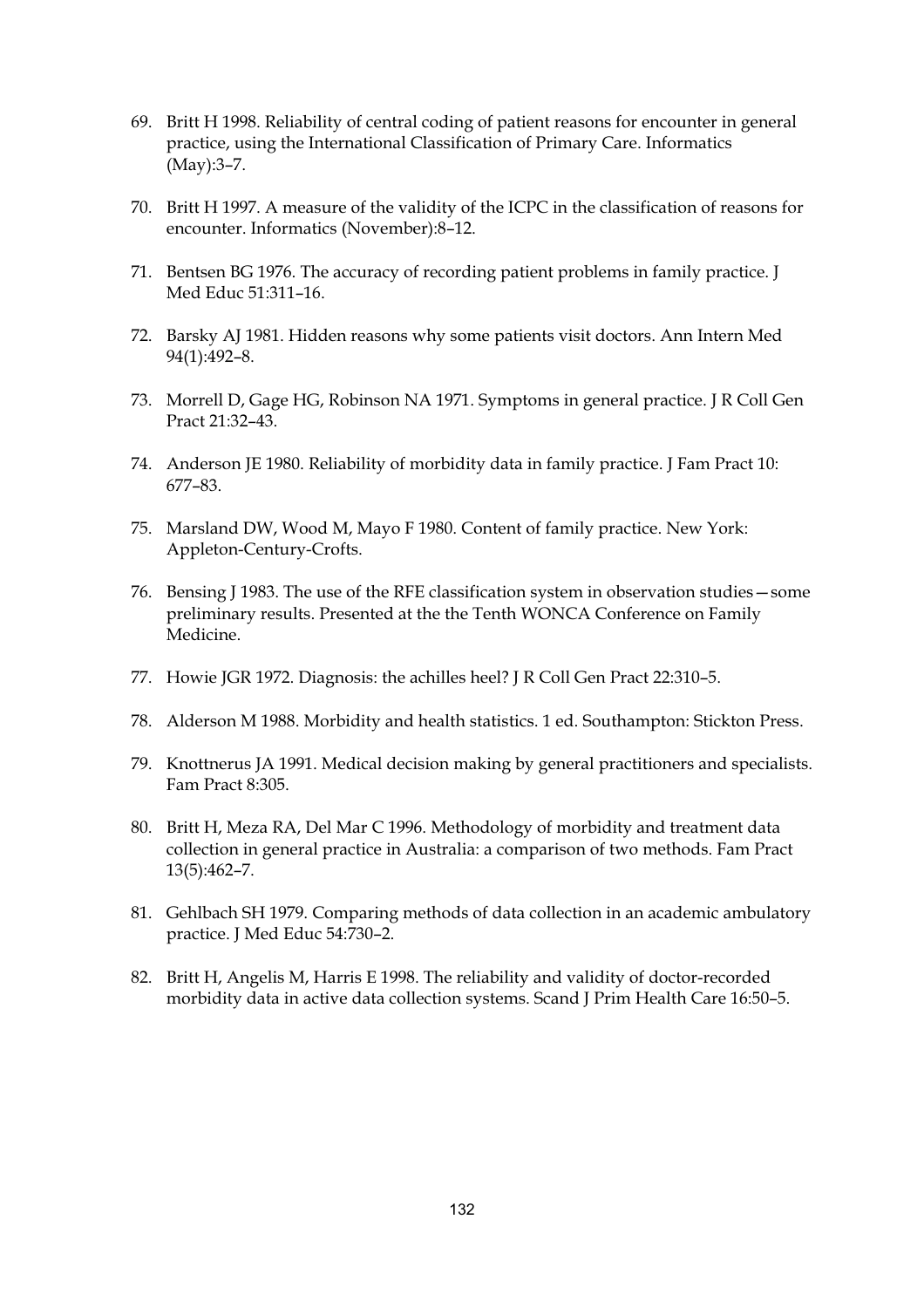## **Glossary**

*A1 Medicare items:* Medicare item numbers 1, 2, 3, 4, 13, 19, 20, 23, 24, 25, 33, 35, 36, 37, 38, 40, 43, 44, 47, 48, 50, 51, 601, 602.

*Aboriginal:* The patient identifies himself or herself as an Aboriginal person.

*Activity level:* The number of general practice A1 Medicare items claimed during the previous 3 months by a participating GP.

*Allied and other health professionals:* Those who provide clinical and other specialised services in the management of patients, including physiotherapists, occupational therapists, dietitians, dentists and pharmacists.

*Chapters (ICPC-2):* The main divisions within ICPC-2. There are 17 chapters primarily representing the body systems.

*Commonwealth concession card:* An entitlement card provided by the Commonwealth which entitles the holder to reduced cost medicines under the Pharmaceutical Benefits Scheme and a limited number of other concessions from state and local government authorities.

*Complaint:* A symptom or disorder expressed by the patient when seeking care.

*Component (ICPC-2):* In ICPC-2 there are seven components which act as a second axis across all chapters.

## *Consultation:* See *Encounter.*

*Diagnosis/problem:* A statement of the provider's understanding of a health problem presented by a patient, family or community. GPs are instructed to record at the most specific level possible from the information available at the time. It may be limited to the level of symptoms.

- *New problem:* The first presentation of a problem, including the first presentation of a recurrence of a previously resolved problem but excluding the presentation of a problem first assessed by another provider.
- *Old problem:* A previously assessed problem that requires ongoing care. Includes followup for a problem or an initial presentation of a problem previously assessed by another provider.

*Encounter (enc):* Any professional interchange between a patient and a GP.

- *Indirect:* Encounter where there is no face-to-face meeting between the patient and the GP but a service is provided (e.g. prescription, referral).
- *Direct:* Encounter where there is a face-to-face meeting of the patient and the GP.

Direct encounters can be further divided into:

- **•** *Medicare-claimable* 
	- *Surgery consultations:* Encounters identified by any one of MBS item numbers 3, 23, 36, 44, 52, 53, 54, 57, 5000, 5020, 5040, 5060, 5200, 5203, 5207, 5208.
	- *Home visits:* Encounters identified by any one of MBS item numbers 4, 24, 37, 47, 58, 59, 60, 65, 5003, 5023, 5043, 5063, 5220, 5223, 5227, 5228.
	- *Hospital encounters:* Encounters identified by any one of MBS item numbers 19, 33, 40, 50, 87, 89, 90, 91.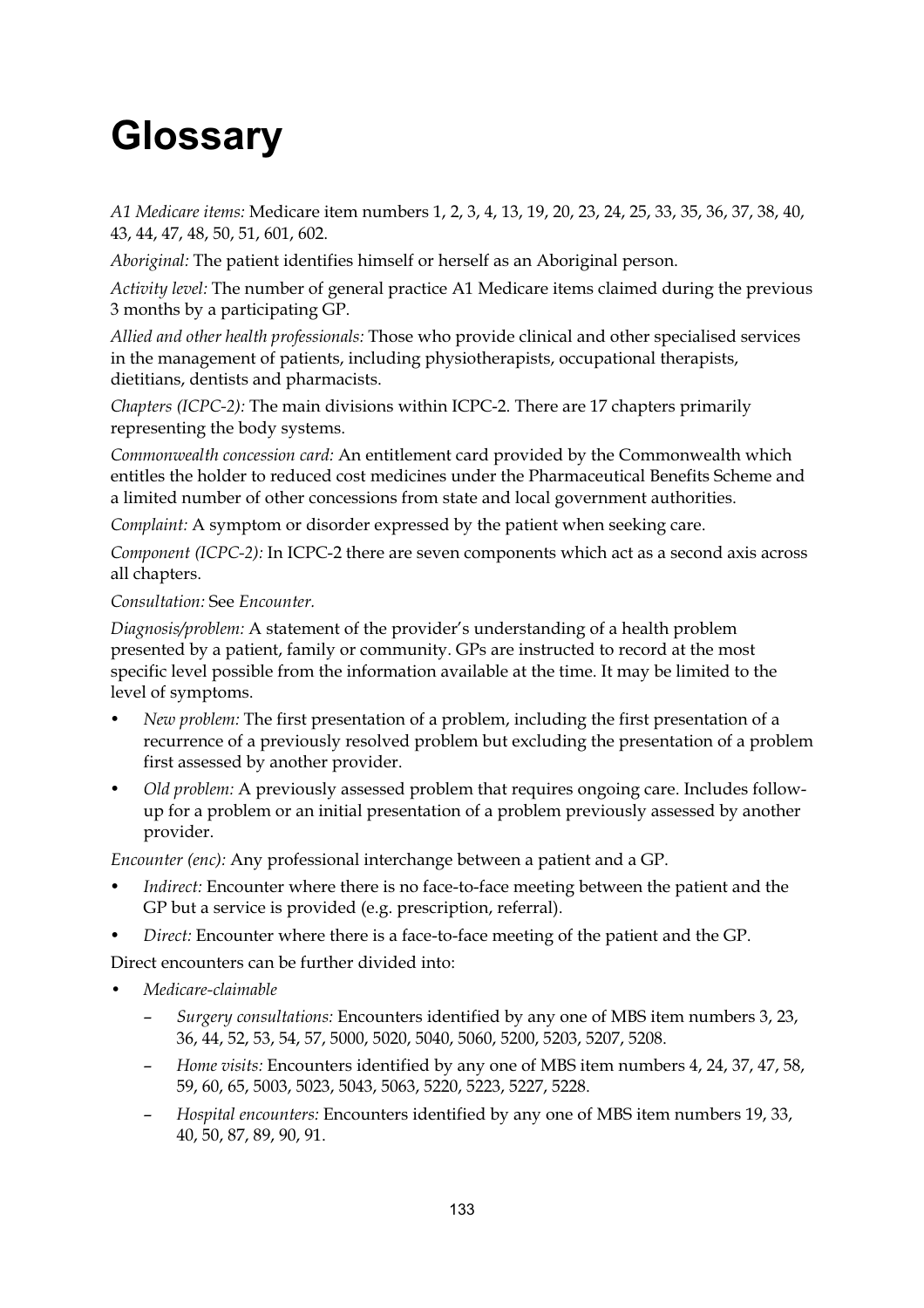- *Residential aged care facility:* Encounters identified by any one of MBS item numbers 20, 35, 43, 51, 92, 93, 95, 96, 5010, 5028, 5049, 5067, 5260, 5263, 5265, 5267.
- *Health assessments:* Encounters identified by any one of MBS item numbers 700, 702, 704, 706, 708, 710, 712.
- *Chronic disease management items:* Encounters identified by any one of MBS item numbers 720, 721, 722, 723, 724, 725, 726, 727, 728, 729, 730, 731.
- *Case conferences:* 734, 736, 738, 740, 742, 744, 746, 749, 757, 759, 762, 765, 768, 771, 773, 775, 778, 779.
- *Incentive payments:* 2497, 2501, 2503, 2504, 2506, 2507, 2509, 2517, 2518, 2521, 2522, 2525, 2526, 2546, 2547, 2552, 2553, 2558, 2559, 2574, 2575, 2577, 2578, 2598, 2600, 2603, 2606, 2610, 2613, 2616, 2620, 2622, 2624, 2631, 2633, 2635, 2664, 2666, 2668, 2673, 2675, 2677, 2704, 2705, 2707, 2708.
- *Other MBS encounters:* Encounters identified by an MBS item number that does not identify place of encounter (see *A1 Medicare items*).
- *Workers compensation:* Encounters paid by workers compensation insurance.
- *Other paid:* Encounters paid from another source (e.g. state).

*General practitioner (GP):* A medical practitioner who provides primary comprehensive and continuing care to patients and their families within the community (Royal Australian College of General Practitioners).

*Medication:* Medication that is prescribed, provided by the GP at the encounter or advised for over-the-counter purchase.

*Medication rates:* The rate of use of all medications including medications that were prescribed, supplied by the GP and advised for over-the-counter purchase.

*Medication status:* 

- *New:* The medication prescribed/provided at the encounter/advised is being used for the management of the problem for the first time.
- *Continuation:* The medication prescribed/provided at the encounter/advised is a continuation or repeat of previous therapy for this problem.
- *Old:* See *Continuation.*

*Morbidity:* Any departure, subjective or objective, from a state of physiological wellbeing. In this sense, sickness, illness and morbid conditions are synonymous.

*Patient status:* The status of the patient to the practice.

- *New patient*: The patient has not been seen before in the practice.
- *Old patient:* The patient has attended the practice before.

*Prescribed rates:* The rate of use of prescribed medications (i.e. does not include medications that were GP-supplied or advised for over-the-counter purchase).

*Problem managed:* See *Diagnosis/problem.*

*Provider:* A person to whom a patient has access when contacting the health care system.

*Reasons for encounter (RFEs):* The subjective reasons given by the patient for seeing or contacting the general practitioner. These can be expressed in terms of symptoms, diagnoses or the need for a service.

*Recognised GP:* A medical practitioner who is:

• vocationally recognised under Section 3F of the Health Insurance Act, *or*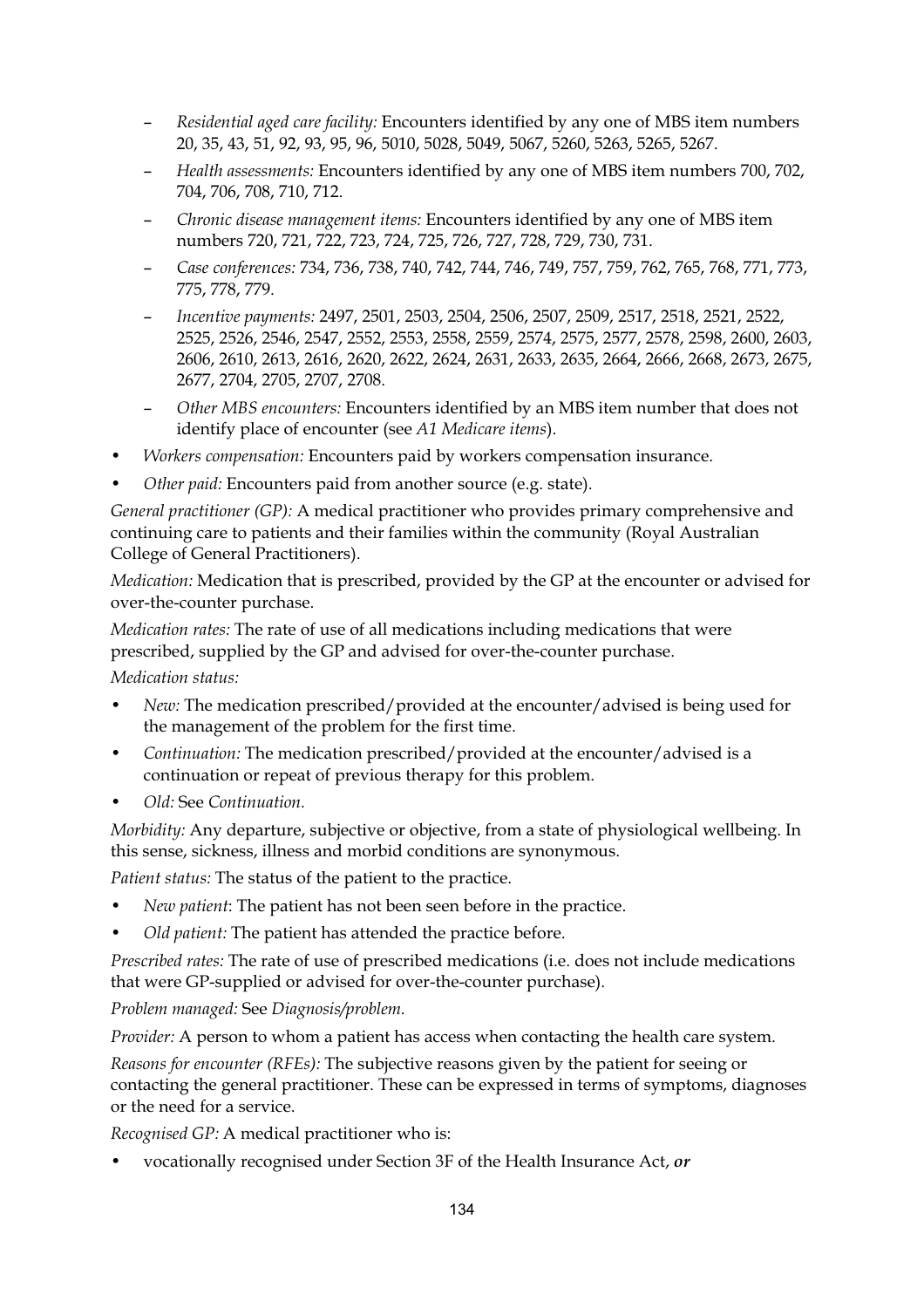- a holder of the Fellowship of the Royal Australian College of General Practitioners who participates in, and meets the requirements for, quality assurance and continuing medical education as defined in the RACGP Quality Assurance and Continuing Medical Education Program, *or*
- undertaking an approved placement in general practice as part of a training program for general practice leading to the award of the Fellowship of the Royal Australian College of General Practitioners or undertaking an approved placement in general practice as part of some other training program recognised by the RACGP as being of equivalent standard.<sup>6</sup>

*Referral:* The process by which the responsibility for part or all of the care of a patient is temporarily transferred to another health care provider. Only new referrals to specialists and allied health professionals and for hospital and residential aged care facility admissions arising at a recorded encounter are included. Continuation referrals are not included. Multiple referrals can be recorded at any one encounter.

*Repatriation health card:* An entitlement card provided by the Department of Veterans' Affairs which entitles the holder to access a range of Repatriation health care benefits, including access to prescription and other medications under the Pharmaceutical Benefits Scheme.

*Rubric:* The title of an individual code in ICPC-2.

*Torres Strait Islander:* The patient identifies himself or herself as a Torres Strait Islander person.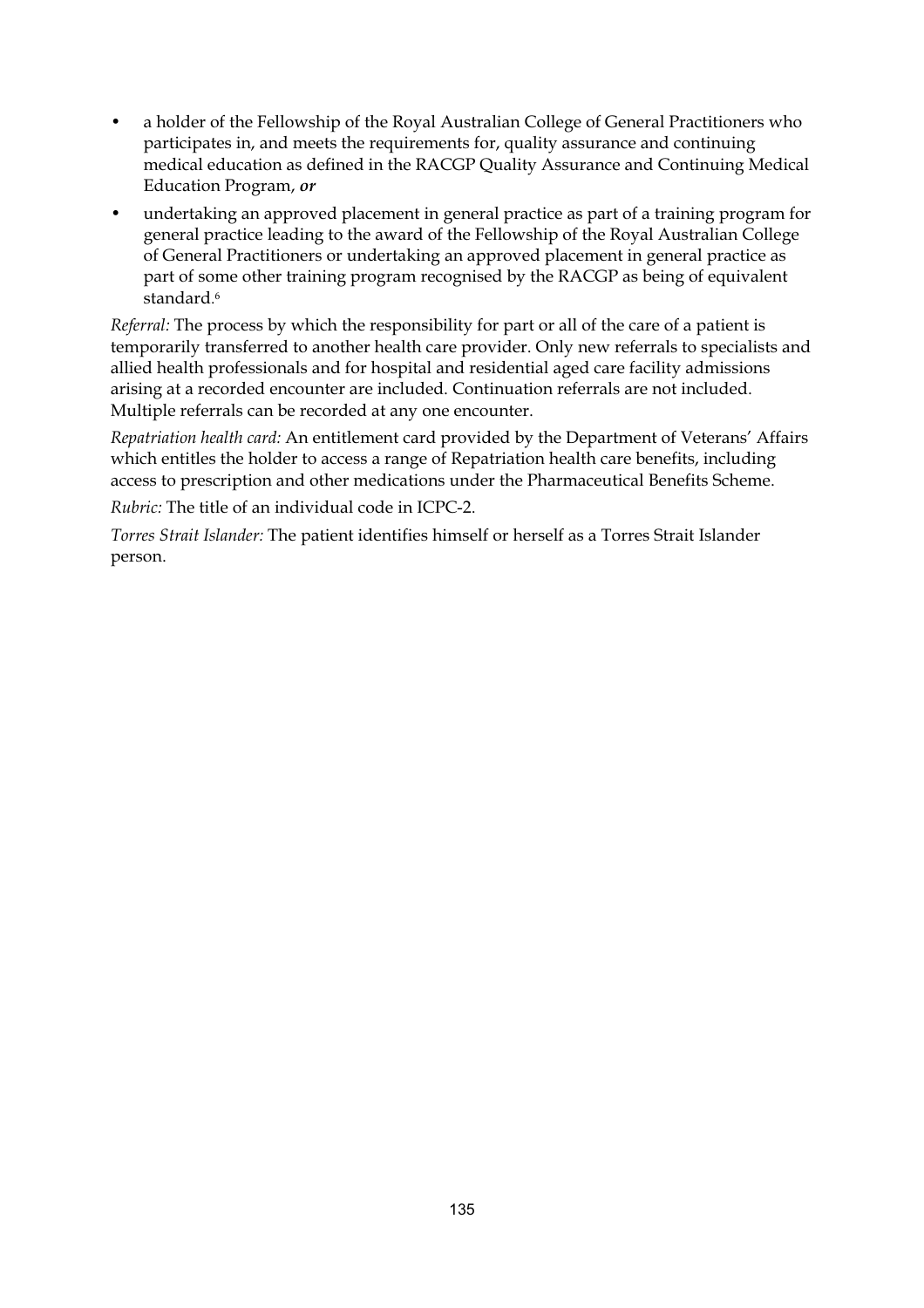## **Abbreviations**

| <b>ACE</b>         | Angiotensin converting enzyme                                                                                                                                        |
|--------------------|----------------------------------------------------------------------------------------------------------------------------------------------------------------------|
| <b>AGPSCC</b>      | Australian General Practice Statistics and Classification Centre,<br>University of Sydney, a collaborating unit of the Australian Institute<br>of Health and Welfare |
| <b>AIHW</b>        | Australian Institute of Health and Welfare                                                                                                                           |
| <b>ATC</b>         | Anatomical Therapeutic Chemical (classification)                                                                                                                     |
| <b>AUDIT</b>       | Alcohol Use Disorders Identification Test                                                                                                                            |
| <b>BEACH</b>       | Bettering the Evaluation And Care of Health                                                                                                                          |
| BMI                | Body mass index                                                                                                                                                      |
| CAPS               | Coding Atlas for Pharmaceutical Substances                                                                                                                           |
| CI.                | Confidence interval (in this report 95% CI is used)                                                                                                                  |
| C&S                | Culture and sensitivity                                                                                                                                              |
| <b>CT</b>          | Computerised tomography                                                                                                                                              |
| <b>DoHA</b>        | Australian Government Department of Health and Ageing                                                                                                                |
| <b>DVA</b>         | Australian Department of Veterans' Affairs                                                                                                                           |
| <b>EHRs</b>        | Electronic health records                                                                                                                                            |
| Enc                | Encounter                                                                                                                                                            |
| <b>ESR</b>         | Erythrocyte sedimentation rate                                                                                                                                       |
| EUC                | Electrolytes, urea and creatinine                                                                                                                                    |
| <b>FRACGP</b>      | Fellow of the Royal Australian College of General Practitioners                                                                                                      |
| <b>GORD</b>        | Gastro-oesophageal reflux disorder                                                                                                                                   |
| GP                 | General practitioner                                                                                                                                                 |
| <b>GPSCU</b>       | General Practice Statistics and Classification Unit (now the<br>Australian General Practice Statistics and Classification Centre,<br>AGPSCC)                         |
| HbA1c              | Haemoglobin, type A1c                                                                                                                                                |
| <b>ICPC</b>        | International Classification of Primary Care                                                                                                                         |
| ICPC-2             | International Classification of Primary Care (Version 2)                                                                                                             |
| <b>ICPC-2 PLUS</b> | A terminology classified according to ICPC-2                                                                                                                         |
| <b>LCL</b>         | Lower confidence limit                                                                                                                                               |
| <b>MBS</b>         | Medicare Benefits Schedule                                                                                                                                           |
| MC&S               | Microscopy, culture and sensitivity                                                                                                                                  |
| N/A                | Not applicable                                                                                                                                                       |
| <b>NAv</b>         | Not available                                                                                                                                                        |
| <b>NEC</b>         | Not elsewhere classified                                                                                                                                             |